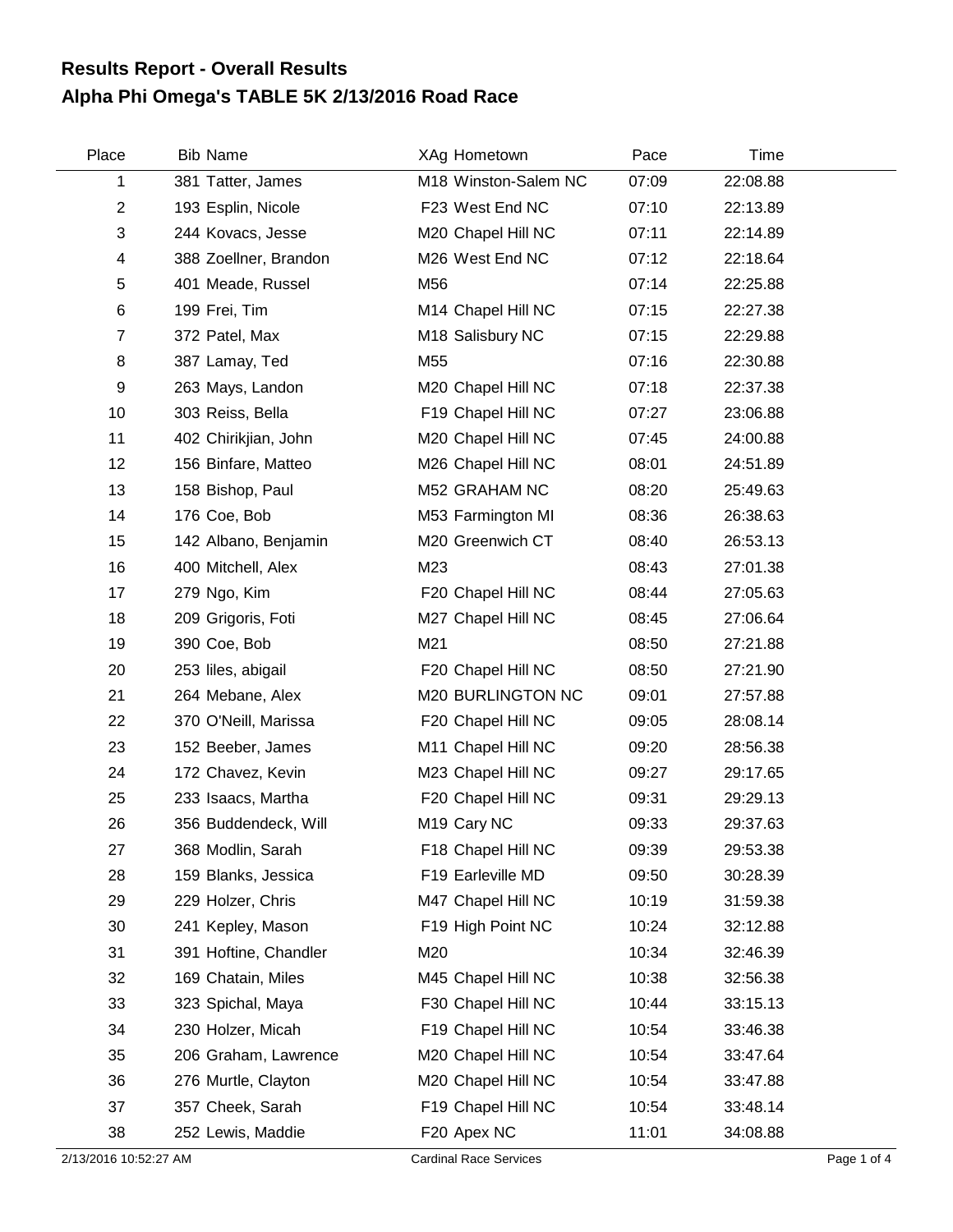| Place | <b>Bib Name</b>            | XAg Hometown         | Pace  | Time     |
|-------|----------------------------|----------------------|-------|----------|
| 39    | 338 Wimberly, Sam          | M22 Chapel Hill NC   | 11:01 | 34:09.39 |
| 40    | 228 Hoer, Laura            | F24 Durham NC        | 11:01 | 34:10.47 |
| 41    | 200 Fulton, Lindsey        | F23 Durham NC        | 11:04 | 34:17.14 |
| 42    | 175 Clonch, Allison        | F23 Durham NC        | 11:05 | 34:22.63 |
| 43    | 238 Kaiser, Katelin        | F26 Chapel Hill NC   | 11:06 | 34:23.64 |
| 44    | 360 Decker, Bobby          | M19 Chapel Hill NC   | 11:11 | 34:39.64 |
| 45    | 300 Powell, Hannah         | F22 Durham NC        | 11:13 | 34:44.92 |
| 46    | 219 Heater, Judd           | M20 Raleigh NC       | 11:23 | 35:15.89 |
| 47    | 194 Fakadej, Thomas        | M21 Chapel Hill NC   | 11:24 | 35:21.40 |
| 48    | 288 Parks, Emily           | F19 Chapel Hill NC   | 11:31 | 35:42.88 |
| 49    | 326 Swick, Raiselle        | F19 Chapel Hill NC   | 11:31 | 35:42.89 |
| 50    | 308 Scheible, Carol        | F53 Chapel Hill NC   | 11:34 | 35:49.89 |
| 51    | 377 Share, Nick            | M20 winston-salem NC | 11:37 | 36:00.88 |
| 52    | 349 Zoellner, Steve        | M59 West End NC      | 11:49 | 36:39.40 |
| 53    | 329 Venkat, Anjali         | F18 Chapel Hill NC   | 11:52 | 36:48.40 |
| 54    | 239 Kelly, Bridey          | F19 Chapel Hill NC   | 12:01 | 37:14.38 |
| 55    | 231 Horowitz, Rachel       | F20 Raleigh NC       | 12:01 | 37:16.13 |
| 56    | 375 Scheible, Becky        | F21 Chapel Hill NC   | 12:04 | 37:23.41 |
| 57    | 187 Dou, Rebecca           | F19 Chapel Hill NC   | 12:05 | 37:28.13 |
| 58    | 319 Slavinsky, Kait        | F28 Durham NC        | 12:07 | 37:32.38 |
| 59    | 278 Newton, Val            | F25 Durham NC        | 12:07 | 37:32.39 |
| 60    | 222 Henderson, Meredith    | F33 Durham NC        | 12:12 | 37:48.64 |
| 61    | 394 Lee, Amanda            | F <sub>15</sub>      | 12:13 | 37:50.89 |
| 62    | 395 Peada, Kaylin          | F <sub>17</sub>      | 12:13 | 37:50.90 |
| 63    | 274 Morgan, Heather        | F36 Chapel Hill NC   | 12:21 | 38:15.89 |
| 64    | 283 Onorevole, Kathleen    | F28 Beaufort NC      | 12:21 | 38:17.64 |
| 65    | 399 Jones, Nigel           | M23                  | 12:23 | 38:22.88 |
| 66    | 269 Mock, Maddy            | F18 Chapel Hill NC   | 12:26 | 38:32.13 |
| 67    | 343 Young, Carson          | M20 Charlotte NC     | 12:27 | 38:35.49 |
| 68    | 216 Haynes, Jenny          | F20 Chapel Hill NC   | 12:30 | 38:44.15 |
| 69    | 352 Allen, Noa             | U20 Atlanta GA       | 12:31 | 38:49.39 |
| 70    | 291 Perez-Chanona, Ernesto | M31 Chapel Hill NC   | 12:32 | 38:50.25 |
| 71    | 355 Bozentka, Meredith     | F0 Newtown Square P  | 12:32 | 38:50.38 |
| 72    | 155 Benecky, Sarah         | F19 Chapel Hill NC   | 12:32 | 38:52.65 |
| 73    | 153 Beeber, Victoria       | F19 Chapel Hill NC   | 12:33 | 38:52.89 |
| 74    | 280 Norfolk, Lorenzo       | M26 Fayetteville NC  | 12:38 | 39:08.63 |
| 75    | 243 Knies, Angelina        | F25 Fayetteville NC  | 12:38 | 39:08.63 |
| 76    | 383 Thompson, Julia        | F20 Jamestown NC     | 12:39 | 39:12.63 |
| 77    | 183 Cope, Kendra           | F38 CARY NC          | 12:40 | 39:16.66 |
| 78    | 148 Asofsky, Samantha      | F21 Chapel Hill NC   | 12:56 | 40:04.38 |
| 79    | 250 Lee, Edith             | F21 Chapel Hill NC   | 12:57 | 40:08.64 |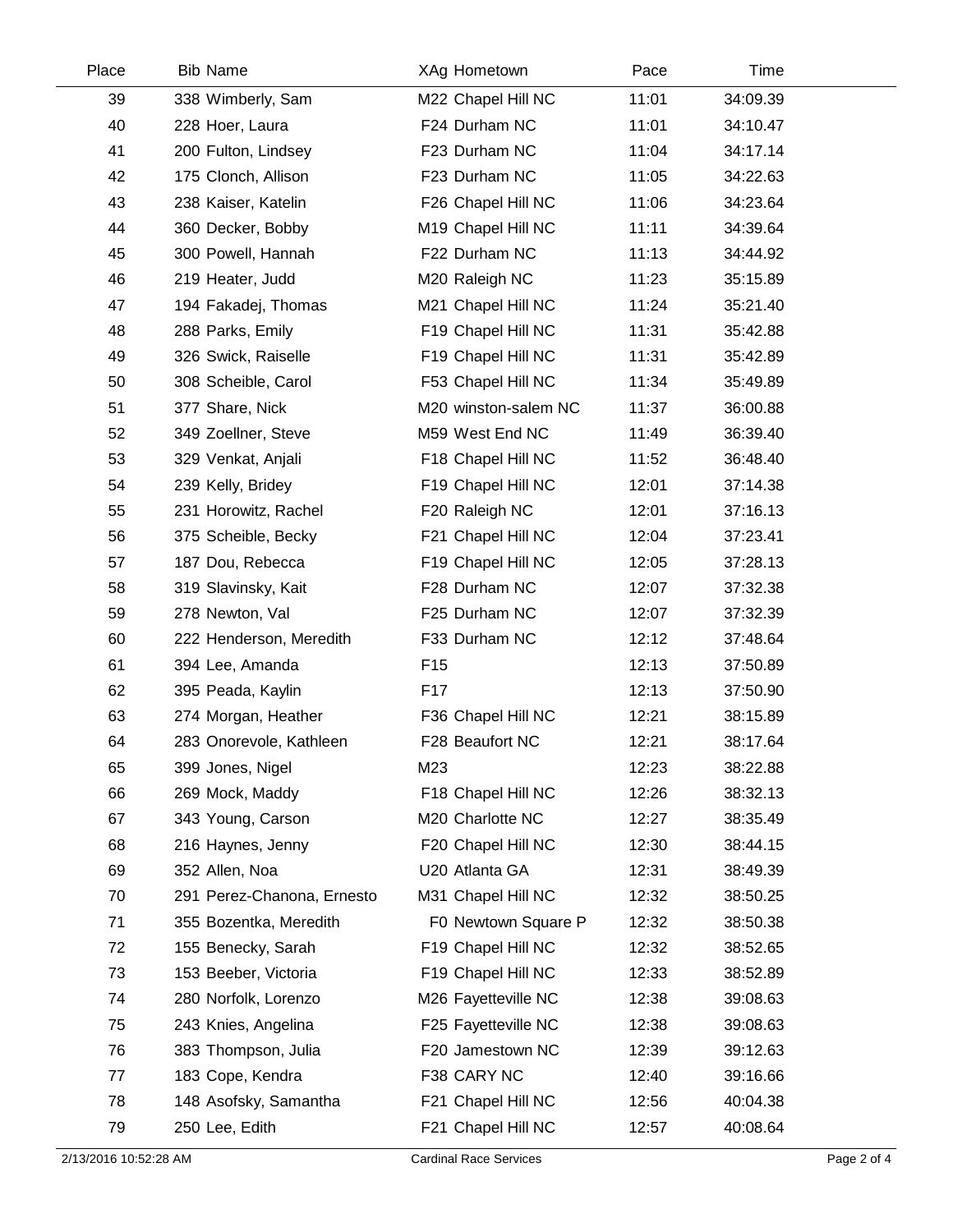| Place | <b>Bib Name</b>           | XAg Hometown        | Pace  | Time     |  |
|-------|---------------------------|---------------------|-------|----------|--|
| 80    | 188 Dougherty, James      | M43 Carrboro NC     | 13:00 | 40:18.83 |  |
| 81    | 151 Beeber, Greg          | M49 Chapel Hill NC  | 13:00 | 40:18.88 |  |
| 82    | 366 Leadbetter, Claire    | F19 Chapel Hill NC  | 13:40 | 42:23.12 |  |
| 83    | 143 Allen, Hope           | F19 Durham NC       | 13:40 | 42:23.38 |  |
| 84    | 273 Moore, Shannon        | F45 Greensboro NC   | 13:48 | 42:46.39 |  |
| 85    | 270 Moore, Lyndsey        | F20 Chapel Hill NC  | 13:48 | 42:46.63 |  |
| 86    | 281 Oakley, Elizabeth     | F23 Durham NC       | 13:49 | 42:50.13 |  |
| 87    | 364 Jones, Lauren         | F18 Chapel Hill NC  | 13:58 | 43:17.63 |  |
| 88    | 261 Martin, William       | M19 Chapel Hill NC  | 14:01 | 43:27.38 |  |
| 89    | 177 Coe, Delilah          | F12 Farmington MI   | 14:22 | 44:32.14 |  |
| 90    | 317 Sigmon, Kayla         | F24 Hickory NC      | 14:22 | 44:33.39 |  |
| 91    | 191 Elliott, Joy          | F40 Carrboro NC     | 14:29 | 44:55.13 |  |
| 92    | 235 Jones, Kerry          | F22 Durham NC       | 14:41 | 45:32.14 |  |
| 93    | 282 Ogunfowora, Louisiana | F19 Chapel Hill NC  | 15:00 | 46:29.13 |  |
| 94    | 371 Owens, Jocelyn        | F19 Chapel Hill NC  | 15:00 | 46:29.39 |  |
| 95    | 179 Coe, Stella           | F8 Farmington MI    | 15:05 | 46:46.64 |  |
| 96    | 178 Coe, Lisa             | F47 Farmington MI   | 15:10 | 47:01.14 |  |
| 97    | 313 Schuster, Daniel      | M46 Carrboro NC     | 15:15 | 47:16.38 |  |
| 98    | 314 Schuster, Stephanie   | F44 Carrboro NC     | 15:16 | 47:18.89 |  |
| 99    | 287 Palladino, Suzi       | F35 Carrboro NC     | 15:39 | 48:30.89 |  |
| 100   | 208 Griffin, Lindsay      | F37 Carrboro NC     | 15:39 | 48:31.40 |  |
| 101   | 154 Beeler, Laura         | F49 Asheville NC    | 15:43 | 48:42.90 |  |
| 102   | 150 Balassa, Maya         | F19 Asheville NC    | 15:43 | 48:43.14 |  |
| 103   | 165 Burkhart, Dani        | F25 Youngstown OH   | 15:44 | 48:47.71 |  |
| 104   | 316 Shirey, Adam          | M33 Youngstown OH   | 15:45 | 48:49.38 |  |
| 105   | 186 Dille, Laura          | F25 Durham NC       | 15:47 | 48:57.13 |  |
| 106   | 221 Henderson, Eric       | M33 Durham NC       | 15:48 | 48:57.39 |  |
| 107   | 393 Scheible, Mary        | F <sub>26</sub>     | 15:53 | 49:14.38 |  |
| 108   | 196 Fogner, Melissa       | F41 Huntersville NC | 15:57 | 49:27.40 |  |
| 109   | 311 Schrickel, Mark       | M36 Glen Allen VA   | 15:58 | 49:28.63 |  |
| 110   | 214 Hauf, Brenda          | F46 Chapel Hill NC  | 16:05 | 49:50.13 |  |
| 111   | 298 Post, Charlotte       | F49 Chapel Hill NC  | 16:05 | 49:50.13 |  |
| 112   | 144 Allen, Julie          | F54 Durham NC       | 16:33 | 51:16.88 |  |
| 113   | 249 Leadbetter, Laurie    | F55 DURHAM NC       | 16:33 | 51:17.13 |  |
| 114   | 386 Zuravel, Hope         | F20 Candler NC      | 16:36 | 51:26.39 |  |
| 115   | 294 Poirier, Bonnie       | F17 Siler City NC   | 16:36 | 51:26.88 |  |
| 116   | 347 Zoellner, Morgan      | F24 West End NC     | 16:41 | 51:42.63 |  |
| 117   | 350 Zuravel, Kathy        | F44 Siler City NC   | 16:43 | 51:48.63 |  |
| 118   | 295 Poirier, Colby        | M15 Siler City NC   | 16:43 | 51:48.64 |  |
| 119   | 351 Zuravel, Mark         | M48 Siler City NC   | 16:43 | 51:49.14 |  |
| 120   | 266 Merklein, Priscilla   | F38 Charlotte NC    | 16:53 | 52:18.88 |  |